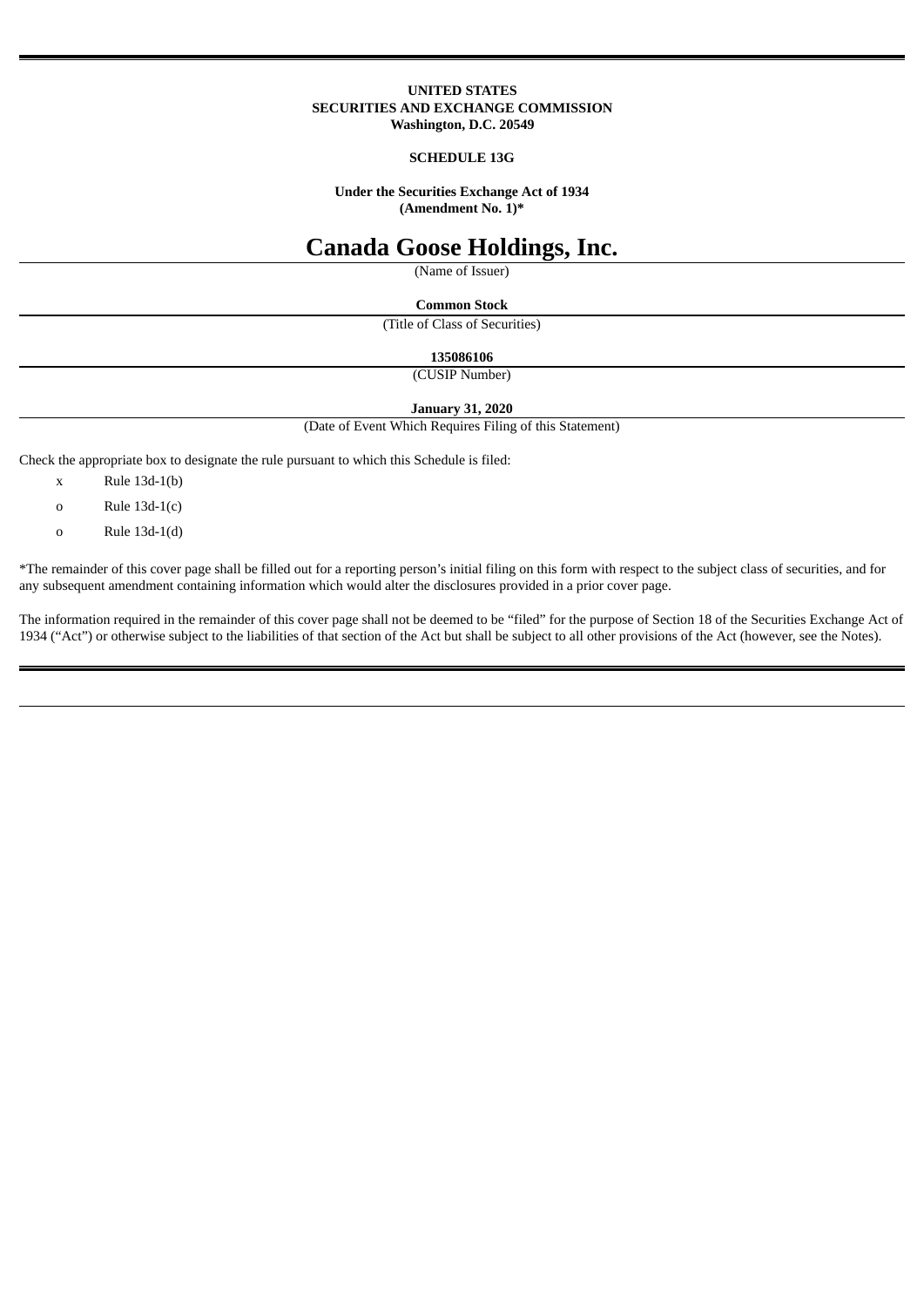| 1.                                                                                                          | Names of Reporting Persons<br>Alger Associates, Inc. 13-3017981                            |                     |                                                 |  |  |  |  |  |
|-------------------------------------------------------------------------------------------------------------|--------------------------------------------------------------------------------------------|---------------------|-------------------------------------------------|--|--|--|--|--|
|                                                                                                             |                                                                                            |                     |                                                 |  |  |  |  |  |
| 2.                                                                                                          | Check the Appropriate Box if a Member of a Group (See Instructions)<br>(a)<br>$\mathbf O$  |                     |                                                 |  |  |  |  |  |
|                                                                                                             | (b)                                                                                        | $\Box$              |                                                 |  |  |  |  |  |
|                                                                                                             |                                                                                            |                     |                                                 |  |  |  |  |  |
| 3.                                                                                                          |                                                                                            | <b>SEC Use Only</b> |                                                 |  |  |  |  |  |
| 4.                                                                                                          | Citizenship or Place of Organization<br>New York, New York                                 |                     |                                                 |  |  |  |  |  |
|                                                                                                             |                                                                                            | 5.                  | <b>Sole Voting Power</b><br>2,236,226           |  |  |  |  |  |
| Number of<br><b>Shares</b><br>Beneficially<br>Owned by<br>$\operatorname{Each}$<br>Reporting<br>Person With |                                                                                            | 6.                  | <b>Shared Voting Power</b><br>$\pmb{0}$         |  |  |  |  |  |
|                                                                                                             |                                                                                            | 7.                  | Sole Dispositive Power<br>2,236,226             |  |  |  |  |  |
|                                                                                                             |                                                                                            | 8.                  | <b>Shared Dispositive Power</b><br>$\mathbf{0}$ |  |  |  |  |  |
| 9.                                                                                                          | Aggregate Amount Beneficially Owned by Each Reporting Person<br>2,236,226                  |                     |                                                 |  |  |  |  |  |
| 10.                                                                                                         | Check if the Aggregate Amount in Row (9) Excludes Certain Shares (See Instructions) $\Box$ |                     |                                                 |  |  |  |  |  |
| 11.                                                                                                         | Percent of Class Represented by Amount in Row (9)<br>3.81%                                 |                     |                                                 |  |  |  |  |  |
| 12.                                                                                                         | Type of Reporting Person (See Instructions)<br>HC                                          |                     |                                                 |  |  |  |  |  |
|                                                                                                             |                                                                                            |                     |                                                 |  |  |  |  |  |

2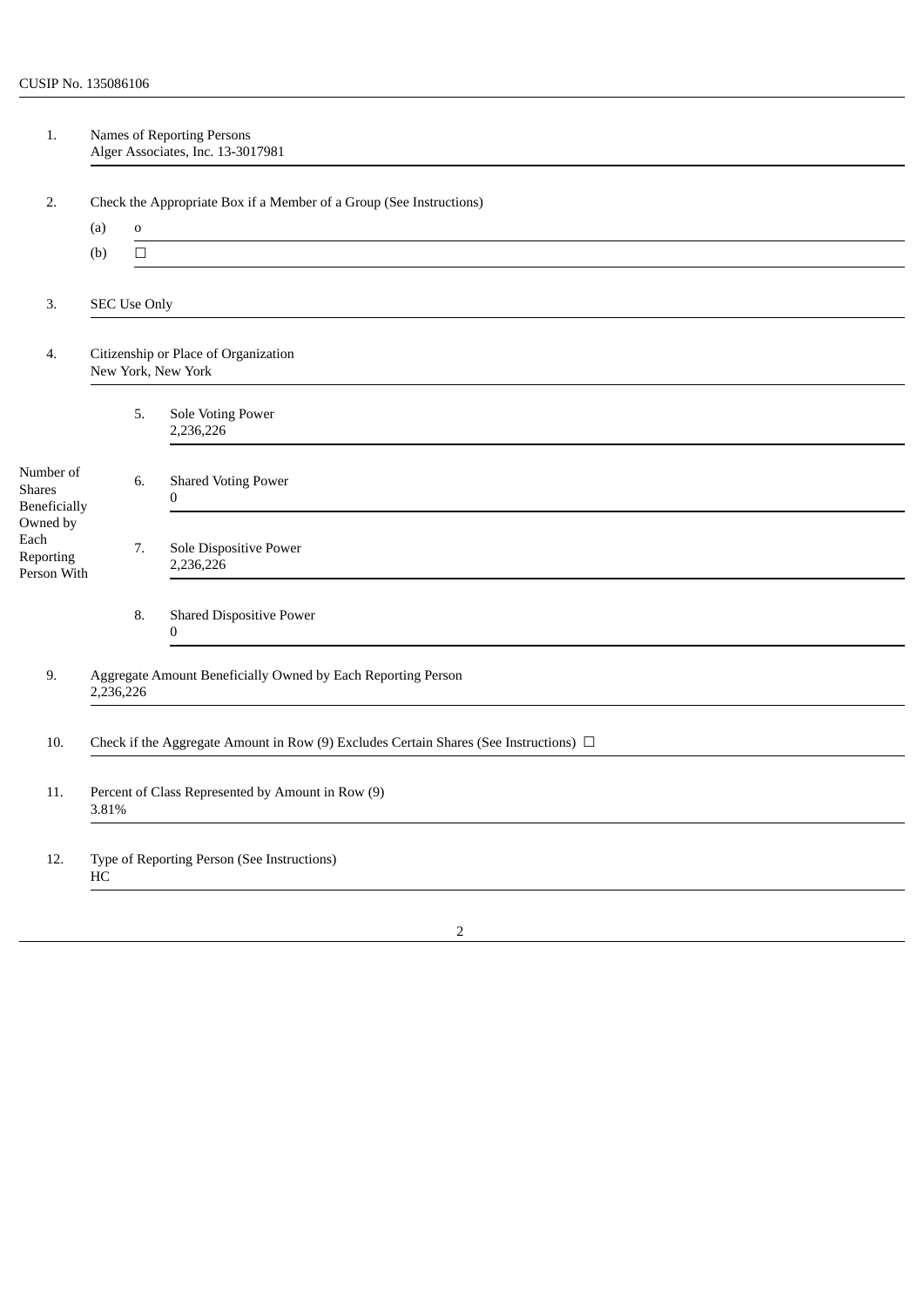| 1.                                           | Names of Reporting Persons<br>Alger Group Holdings, LLC                                    |             |                                                |  |  |  |  |  |  |
|----------------------------------------------|--------------------------------------------------------------------------------------------|-------------|------------------------------------------------|--|--|--|--|--|--|
| 2.                                           | Check the Appropriate Box if a Member of a Group (See Instructions)                        |             |                                                |  |  |  |  |  |  |
|                                              | (a)                                                                                        | $\mathbf 0$ |                                                |  |  |  |  |  |  |
|                                              | (b)                                                                                        | 区           |                                                |  |  |  |  |  |  |
| 3.                                           |                                                                                            |             | <b>SEC Use Only</b>                            |  |  |  |  |  |  |
| 4.                                           | Citizenship or Place of Organization<br>Delaware                                           |             |                                                |  |  |  |  |  |  |
|                                              |                                                                                            | 5.          | Sole Voting Power<br>2,236,226                 |  |  |  |  |  |  |
| Number of<br><b>Shares</b><br>Beneficially   |                                                                                            | 6.          | <b>Shared Voting Power</b><br>$\boldsymbol{0}$ |  |  |  |  |  |  |
| Owned by<br>Each<br>Reporting<br>Person With |                                                                                            | 7.          | Sole Dispositive Power<br>2,236,226            |  |  |  |  |  |  |
|                                              |                                                                                            | 8.          | <b>Shared Dispositive Power</b><br>$\pmb{0}$   |  |  |  |  |  |  |
| 9.                                           | Aggregate Amount Beneficially Owned by Each Reporting Person<br>2,236,226                  |             |                                                |  |  |  |  |  |  |
| 10.                                          | Check if the Aggregate Amount in Row (9) Excludes Certain Shares (See Instructions) $\Box$ |             |                                                |  |  |  |  |  |  |
| 11.                                          | Percent of Class Represented by Amount in Row (9)<br>3.81%                                 |             |                                                |  |  |  |  |  |  |
| 12.                                          | Type of Reporting Person (See Instructions)<br>HC                                          |             |                                                |  |  |  |  |  |  |
|                                              |                                                                                            |             |                                                |  |  |  |  |  |  |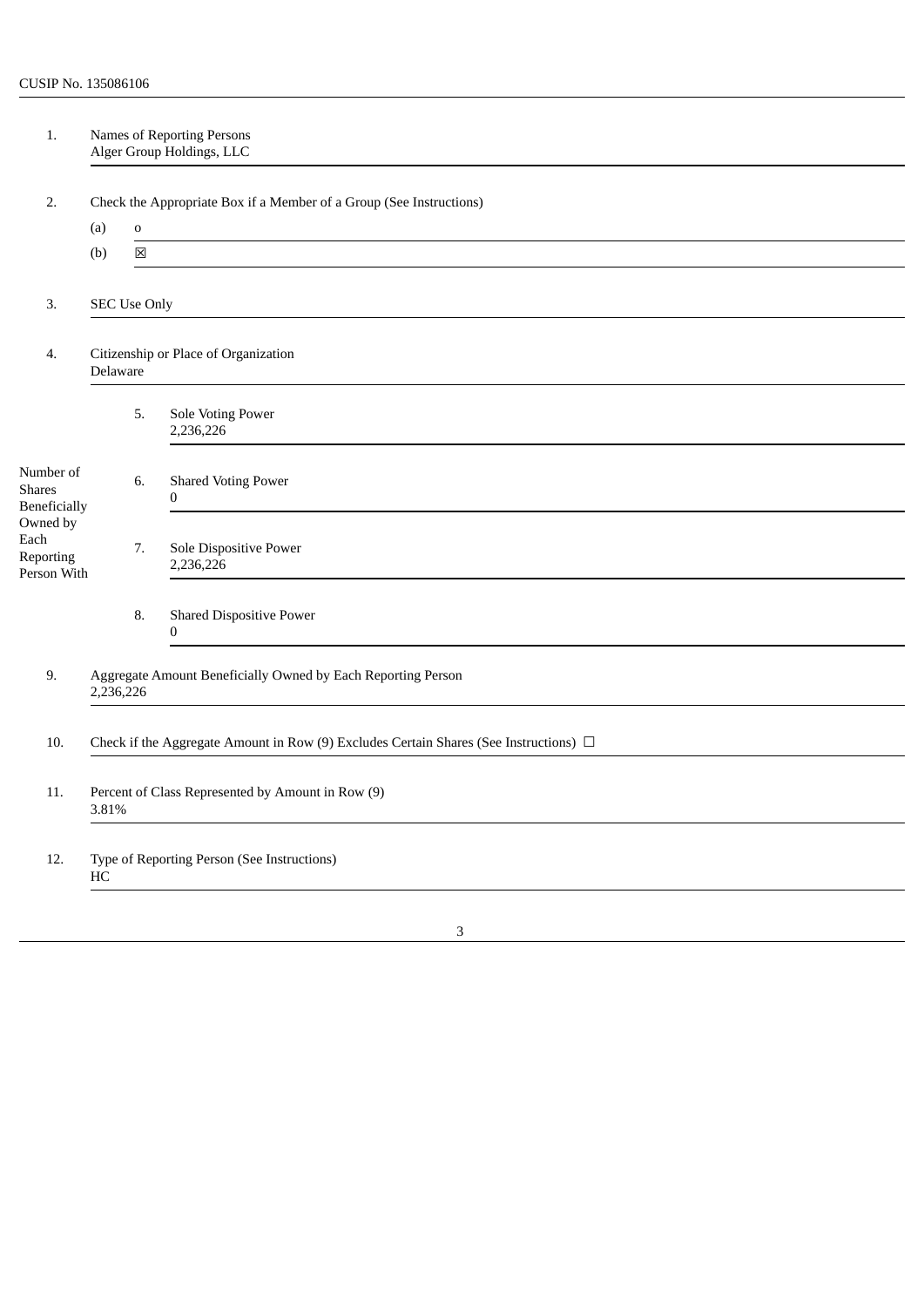| Item 1.                |     |                                                                                                          |                                                                                                                                                                                          |  |  |
|------------------------|-----|----------------------------------------------------------------------------------------------------------|------------------------------------------------------------------------------------------------------------------------------------------------------------------------------------------|--|--|
|                        | (a) |                                                                                                          | Name of Issuer<br>Canada Goose Holdings Inc.                                                                                                                                             |  |  |
|                        | (b) | Address of Issuer's Principal Executive Offices<br>250 Bowie Avenue, Toronto, Ontario, Canada, M6E 4Y2   |                                                                                                                                                                                          |  |  |
| Item 2.                |     |                                                                                                          |                                                                                                                                                                                          |  |  |
|                        | (a) |                                                                                                          | Name of Person Filing                                                                                                                                                                    |  |  |
| Alger Associates, Inc. |     |                                                                                                          |                                                                                                                                                                                          |  |  |
|                        |     |                                                                                                          | Alger Group Holdings, LLC                                                                                                                                                                |  |  |
|                        | (b) | Address of Principal Business Office or, if none, Residence<br>360 Park Avenue South, New York, NY 10010 |                                                                                                                                                                                          |  |  |
|                        | (c) | Citizenship                                                                                              |                                                                                                                                                                                          |  |  |
|                        |     |                                                                                                          | Alger Associates, Inc. - New York                                                                                                                                                        |  |  |
|                        |     |                                                                                                          | Alger Group Holdings, LLC - Delaware                                                                                                                                                     |  |  |
|                        | (d) | Title of Class of Securities                                                                             |                                                                                                                                                                                          |  |  |
|                        |     |                                                                                                          | Common Stock                                                                                                                                                                             |  |  |
|                        | (e) |                                                                                                          | <b>CUSIP Number</b><br>135086106                                                                                                                                                         |  |  |
| Item 3.                |     |                                                                                                          | If this statement is filed pursuant to $\S$ §240.13d-1(b) or 240.13d-2(b) or (c), check whether the person filing is a:                                                                  |  |  |
|                        | (a) | $\Box$                                                                                                   | Broker or dealer registered under section 15 of the Act (15 U.S.C. 780);                                                                                                                 |  |  |
|                        | (b) | $\Box$                                                                                                   | Bank as defined in section 3(a)(6) of the Act (15 U.S.C. 78c);                                                                                                                           |  |  |
|                        | (c) | $\Box$                                                                                                   | Insurance company as defined in section 3(a)(19) of the Act (15 U.S.C. 78c);                                                                                                             |  |  |
|                        | (d) | $\Box$                                                                                                   | Investment company registered under section 8 of the Investment Company Act of 1940 (15 U.S.C. 80a-8);                                                                                   |  |  |
|                        | (e) | $\Box$                                                                                                   | An investment adviser in accordance with §240.13d-1(b)(1)(ii)(E);                                                                                                                        |  |  |
|                        | (f) | $\Box$                                                                                                   | An employee benefit plan or endowment fund in accordance with $\S 240.13d-1(b)(1)(ii)(F)$ ;                                                                                              |  |  |
|                        | (g) | $\boxtimes$                                                                                              | A parent holding company or control person in accordance with $\S 240.13d-1(b)(1)(ii)(G);$                                                                                               |  |  |
|                        | (h) | $\Box$                                                                                                   | A savings association as defined in Section 3(b) of the Federal Deposit Insurance Act (12 U.S.C. 1813);                                                                                  |  |  |
|                        | (i) | $\Box$                                                                                                   | A church plan that is excluded from the definition of an investment company under section $3(c)(14)$ of the Investment Company Act<br>of 1940 (15 U.S.C. 80a-3);                         |  |  |
|                        | (j) | $\Box$                                                                                                   | A non-U.S. institution in accordance with $\S$ 240.13d–1(b)(1)(ii)(J);                                                                                                                   |  |  |
|                        | (k) | $\Box$                                                                                                   | Group, in accordance with § 240.13d-1(b)(1)(ii)(K). If filing as a non-U.S. institution in accordance with § 240.13d-1(b)(1)(ii)(J),<br>a baasa saasti fiir dha marsa a fi imamminin mar |  |  |

4

please specify the type of institution:\_\_\_\_\_\_\_\_\_\_\_\_\_\_\_\_\_\_\_\_\_\_\_\_\_\_\_\_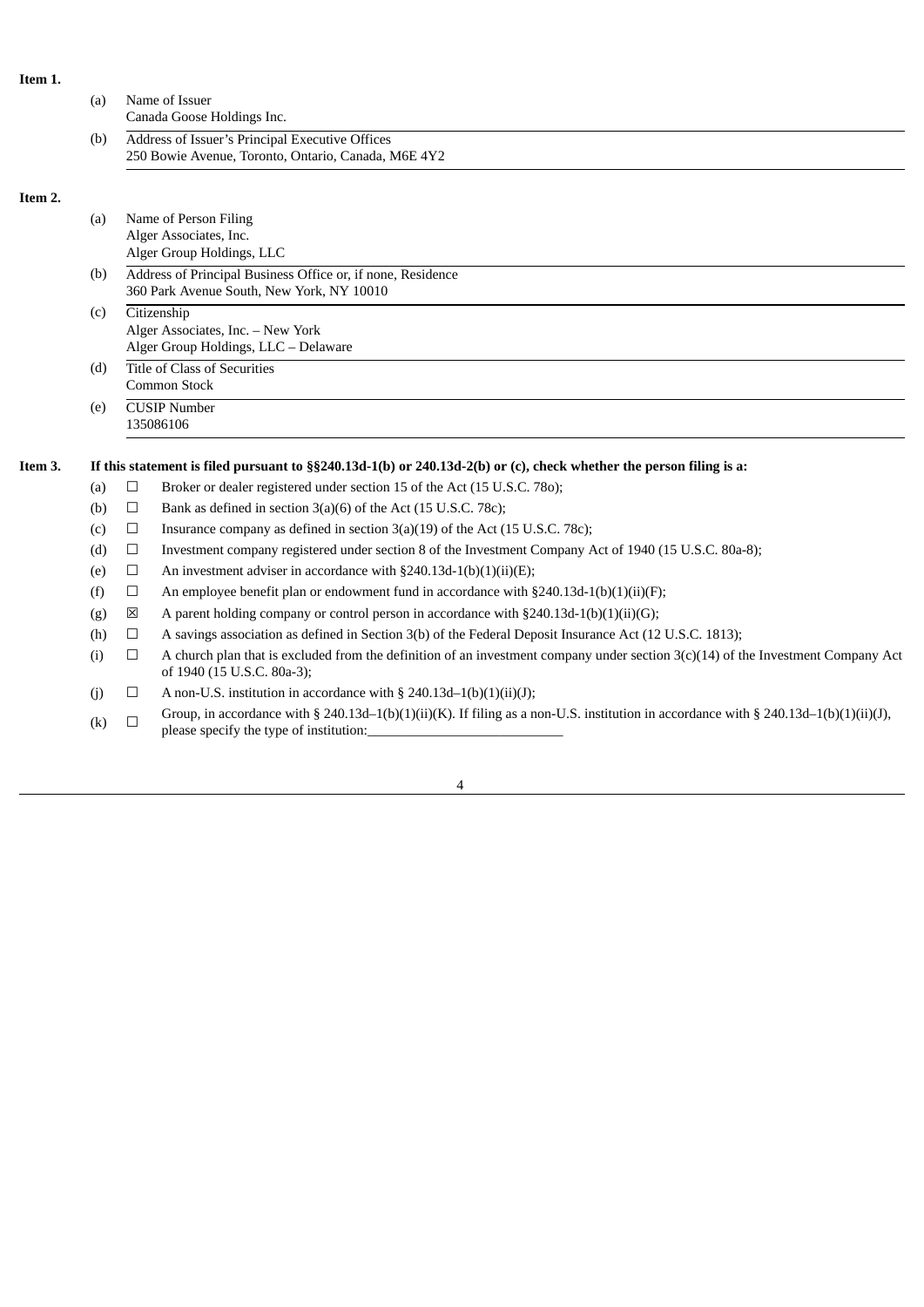### **Item 4. Ownership**

Provide the following information regarding the aggregate number and percentage of the class of securities of the issuer identified in Item 1.

- (a) Amount beneficially owned: 2,236,226
- (b) Percent of class: 3.81%
- (c) Number of shares as to which the person has:
	- (i) Sole power to vote or to direct the vote 2,236,226 (ii) Shared power to vote or to direct the vote  $\Omega$ (iii) Sole power to dispose or to direct the disposition of 2,236,226
	- (iv) Shared power to dispose or to direct the disposition of  $\theta$

#### **Item 5. Ownership of Five Percent or Less of a Class**

If this statement is being filed to report the fact that as of the date hereof the reporting person has ceased to be the beneficial owner of more than five percent of the class of securities, check the following  $\boxtimes$ .

# **Item 6. Ownership of More than Five Percent on Behalf of Another Person**

The securities reported herein are beneficially owned by one or more open-end investment companies or other managed accounts that are investment management clients of Fred Alger Management, LLC, ("FAM") and Weatherbie Capital, LLC ("WC"), each a registered investment adviser. FAM and WC are 100% owned subsidiaries of Alger Group Holdings, LLC ("AGH"), a holding company. AGH is a 100% owned subsidiary of Alger Associates, Inc., a holding company.

#### Item 7. Identification and Classification of the Subsidiary Which Acquired the Security Being Reported on By the Parent Holding Company or **Control Person**

See Exhibit A

**Item 8. Identification and Classification of Members of the Group**

**Item 9. Notice of Dissolution of Group**

5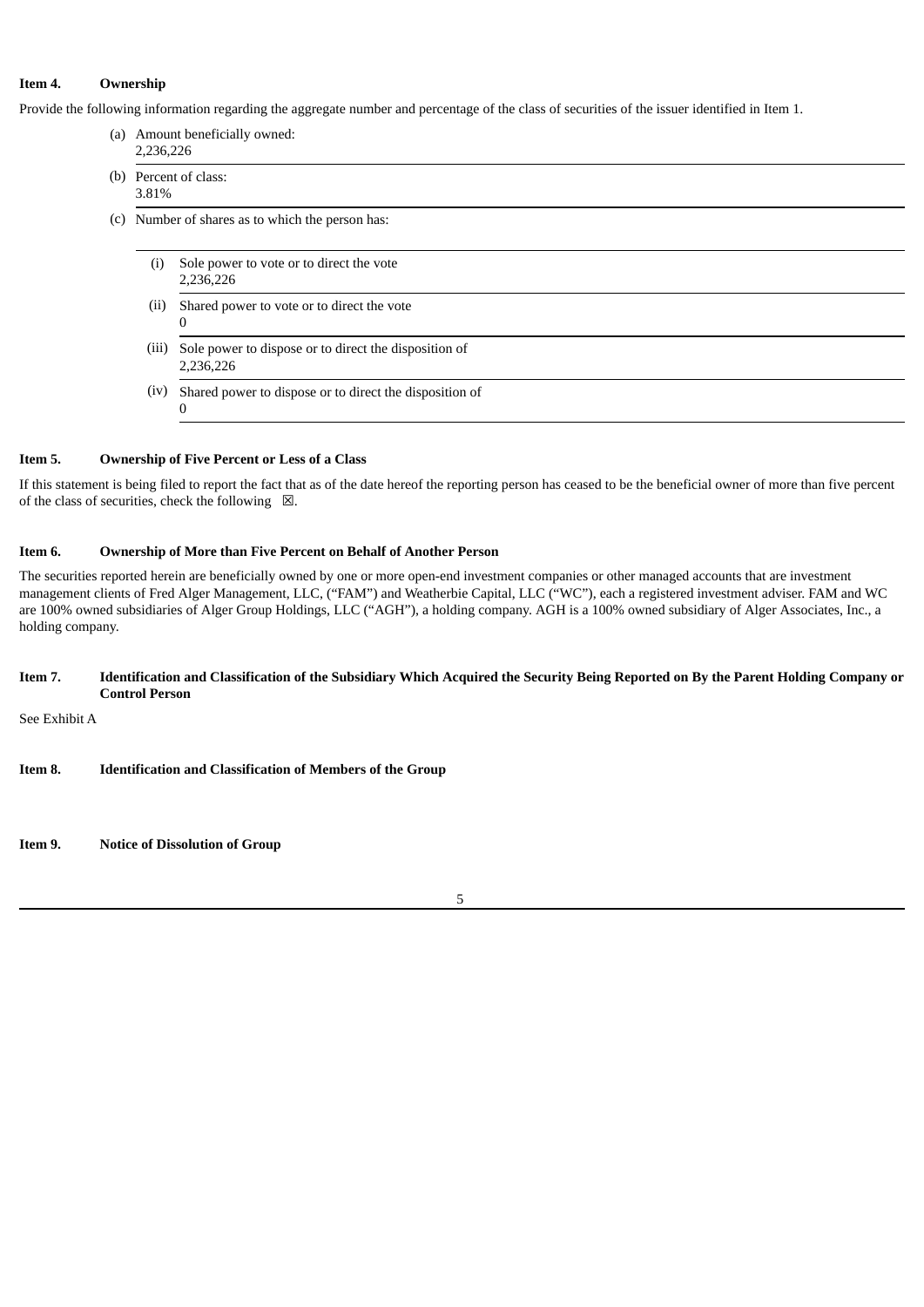# **Signature**

After reasonable inquiry and to the best of my knowledge and belief, I certify that the information set forth in this statement is true, complete and correct.

By: Alger Associates, Inc.<br>By: /s/ Hal Liebes By: /s/ Hal Liebes Name: Hal Liebes Title: Secretary Date: February 10, 2020 By: Alger Group Holdings, LLC<br>By: /s/ Hal Liebes  $\frac{3}{5}$ /s/ Hal Liebes Name: Hal Liebes Title: Secretary Date: February 10, 2020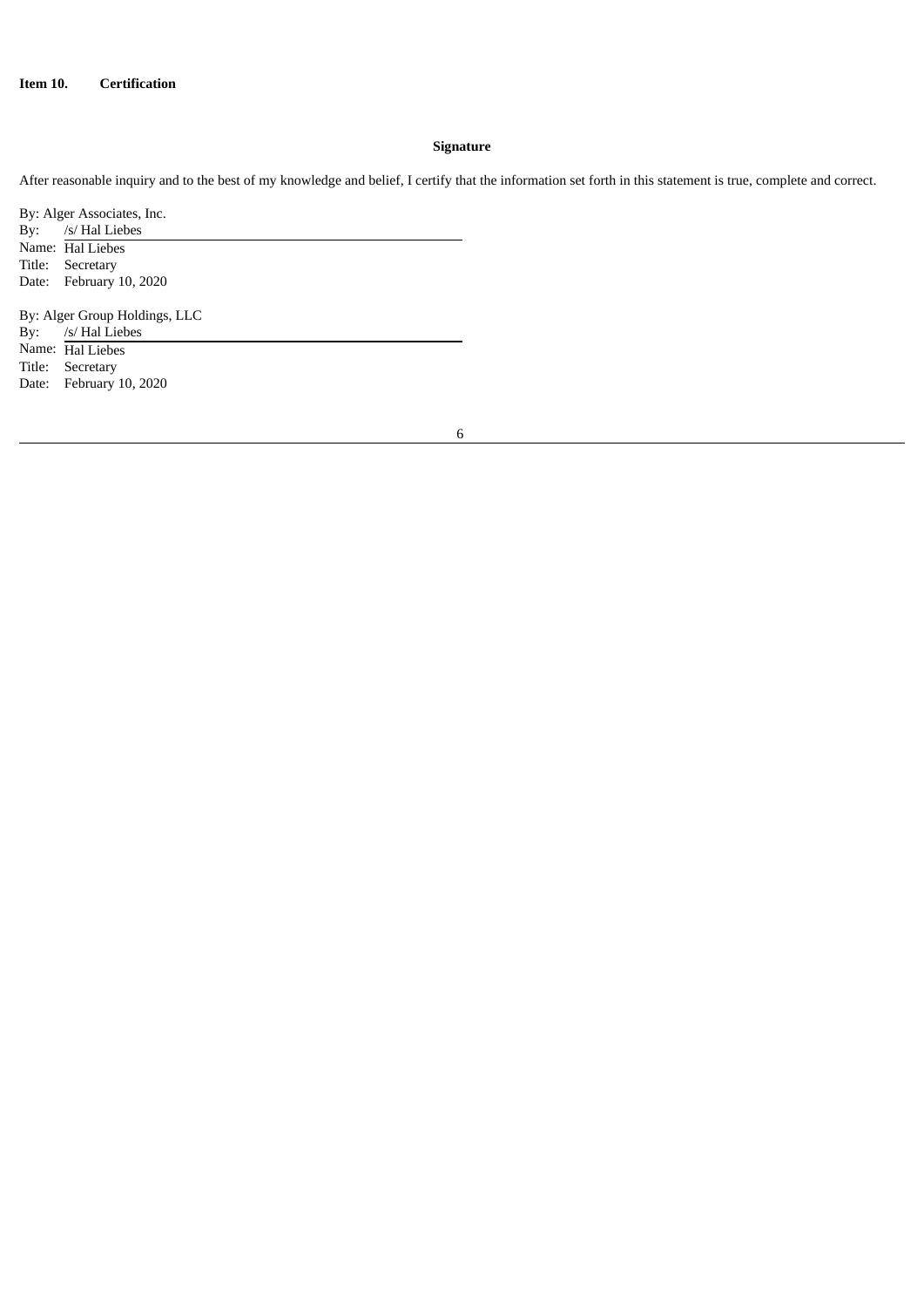# **Exhibit A**

Pursuant to Item 7 of this schedule, the following lists the identity and item 3 classification of each entity that directly beneficially owns shares of the security class being reported.

Fred Alger Management, LLC — IA Weatherbie Capital, LLC — IA